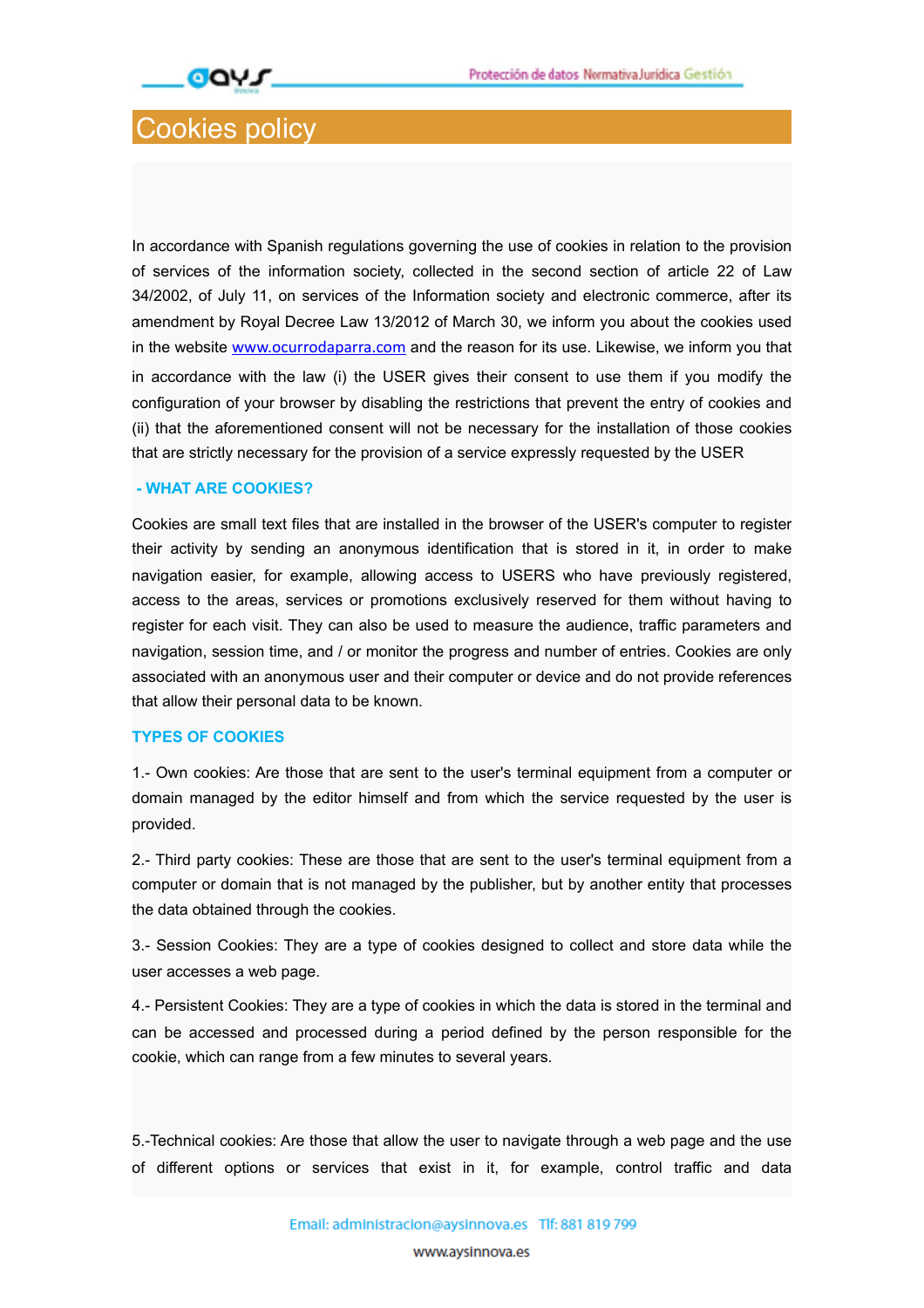# **GOVS**

communication, identify the session , access restricted access parts, remember the elements that make up an order, store contents for the dissemination of videos or sound or share content through social networks

6.- Personalization cookies: These are those that allow the user to access the service with some predefined general characteristics based on a series of criteria in the user's terminal, such as language, the type of browser through which access the service, etc

7.- Cookies of analysis: Are those that well treated by us or by third parties, allow us to quantify the number of users and thus perform the measurement and statistical analysis of the use made by users of the service offered. To do this, we analyze your browsing on our website in order to improve the offer of products or services we offer you.

8.- Advertising cookies: These are those that allow the management, in the most efficient way possible, of the advertising spaces that, where appropriate, the editor has included in a web page, application or platform from which it provides the requested service. Based on criteria such as the content edited or the frequency in which the ads are displayed.

9.- Behavioral advertising cookies: These are those that allow the management, in the most efficient way possible, of the advertising spaces that, if applicable, the editor has included in a web page, application or platform from which the service is provided. requested. These cookies store information on the behavior of users obtained through the continuous observation of their browsing habits, which allows the development of a specific profile to display advertising based on it.

## **- TYPES OF COOKIES USED BY THIS WEBSITE**

The cookies used on our website are session and third-party cookies, and allow us to store and access information related to the language, the type of browser used, and other general characteristics predefined by the user, as well as to monitor and analyze the activity that it carries out, in order to introduce improvements and provide our services in a more efficient and personalized way **QUECO Y ADRIÁN, S.L.** does not use advertising or behavioral advertising cookies.

The use of cookies offers advantages in the provision of services, since it facilitates the user navigation and access to the different services offered by this website; it avoids the user having to configure the predefined general characteristics each time he accesses the website; favors the improvement of the operation and of the services provided through this website, after the corresponding analysis of the information obtained through the installed cookies.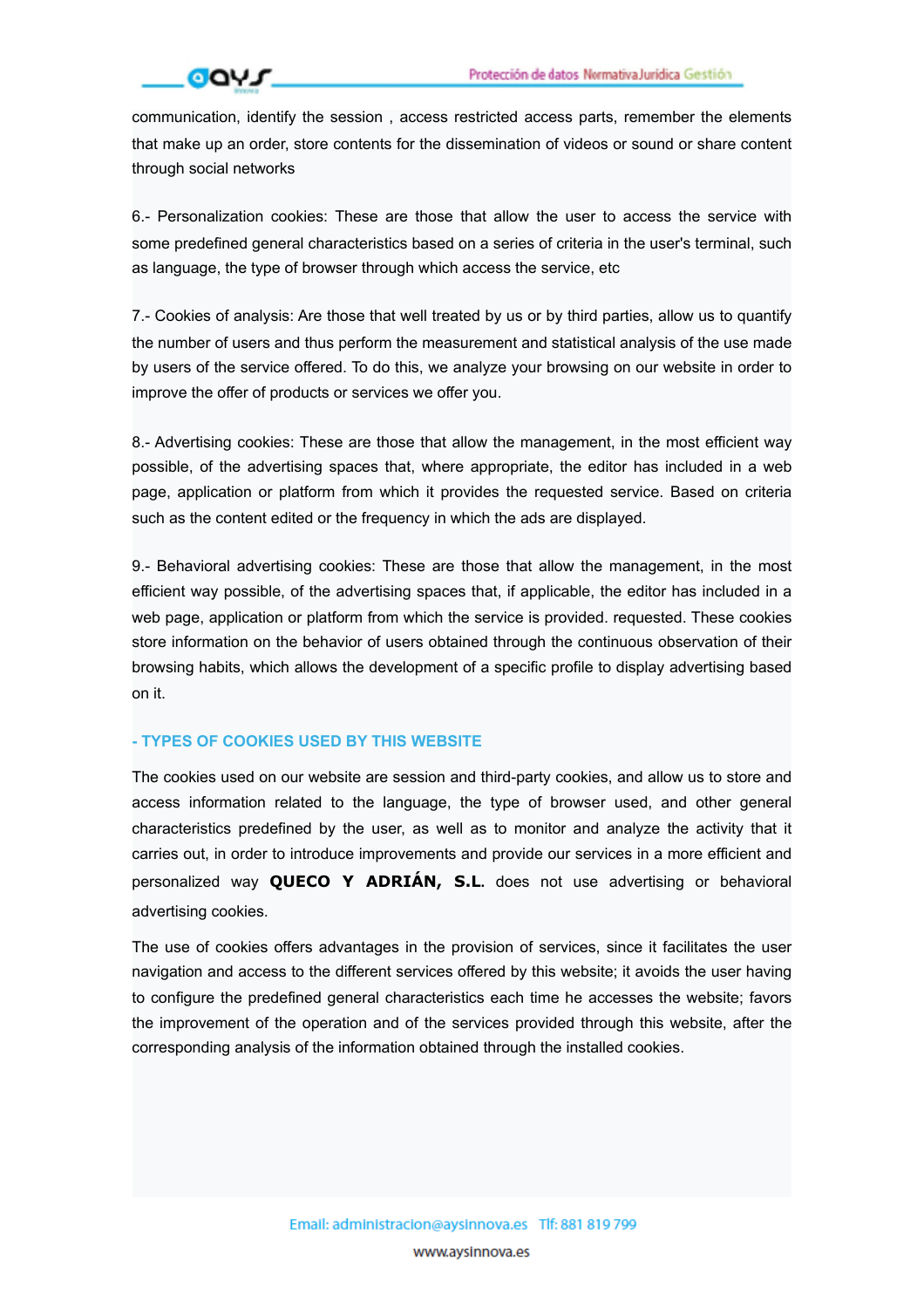

| <b>Cookie</b>         | <b>Name</b> | <b>Kind</b>                                                       | <b>Purpose</b>                                                                                                                                                                                               | <b>Duration</b>       | М<br>e<br>information                                                                                                                            |
|-----------------------|-------------|-------------------------------------------------------------------|--------------------------------------------------------------------------------------------------------------------------------------------------------------------------------------------------------------|-----------------------|--------------------------------------------------------------------------------------------------------------------------------------------------|
| Ocurrodaparra.<br>com | utma        | Third-<br>party<br>(Google<br>Analytics)                          | It is used to differentiate between<br>users and sessions. This cookie is<br>updated every time you submit<br>your data to Google Analytics                                                                  | 2 years               | $h$ t t p s : $/$ $/$<br>developers.googl<br>e.com/analytics/<br>devguides/<br>collection/<br>analyticsjs/<br>cookie-usage?<br><u>hl=es</u>      |
|                       | utmb        | Third-<br>party<br>(Google<br>Analytics)                          | They enable the time calculation<br>function. The first (utmb) registers<br>the time of entry on the website<br>and the second (utmc) checks<br>whether to keep the session open<br>or create a new session. | 30 minuts             | $h$ t t p s : $\angle$ $\angle$<br>developers.googl<br>e.com/analytics/<br>devguides/<br>collection/<br>analyticsjs/<br>cookie-usage?<br>$h$ =es |
|                       | utmc        | Third-<br>party<br>(Google<br>Analytics)                          |                                                                                                                                                                                                              | End<br>o f<br>session | $h$ ttps://<br>developers.googl<br>e.com/analytics/<br>devguides/<br>collection<br>analyticsjs/<br>cookie-usage?<br>$h$ =es                      |
|                       | utmz        | Third-<br>party<br>(Google<br>Analytics)<br>(Google<br>Analytics) | This cookie stores the origin of the<br>visitor, the path you have followed<br>to access the web, either direct<br>access, from a link on another<br>web, from an email link                                 | 6 months              | $h$ t t p s : $/$ $/$<br>developers.googl<br>e.com/analytics/<br>devguides/<br>collection/<br>analyticsis/<br>cookie-usage?<br>$h$ = $es$        |
|                       | utmv        | Third-<br>party<br>(Google<br>Analytics)<br>(Google<br>Analytics) | Is used to segment data (eg<br>demographic data, such as the<br>age of the visitor, obtained from<br>the registration data).                                                                                 | 2 years               | $h$ t t p s : //<br>developers.googl<br>e.com/analytics/<br>devguides/<br>collection/<br><u>analyticsjs/</u><br>cookie-usage?<br>$h$ = $es$      |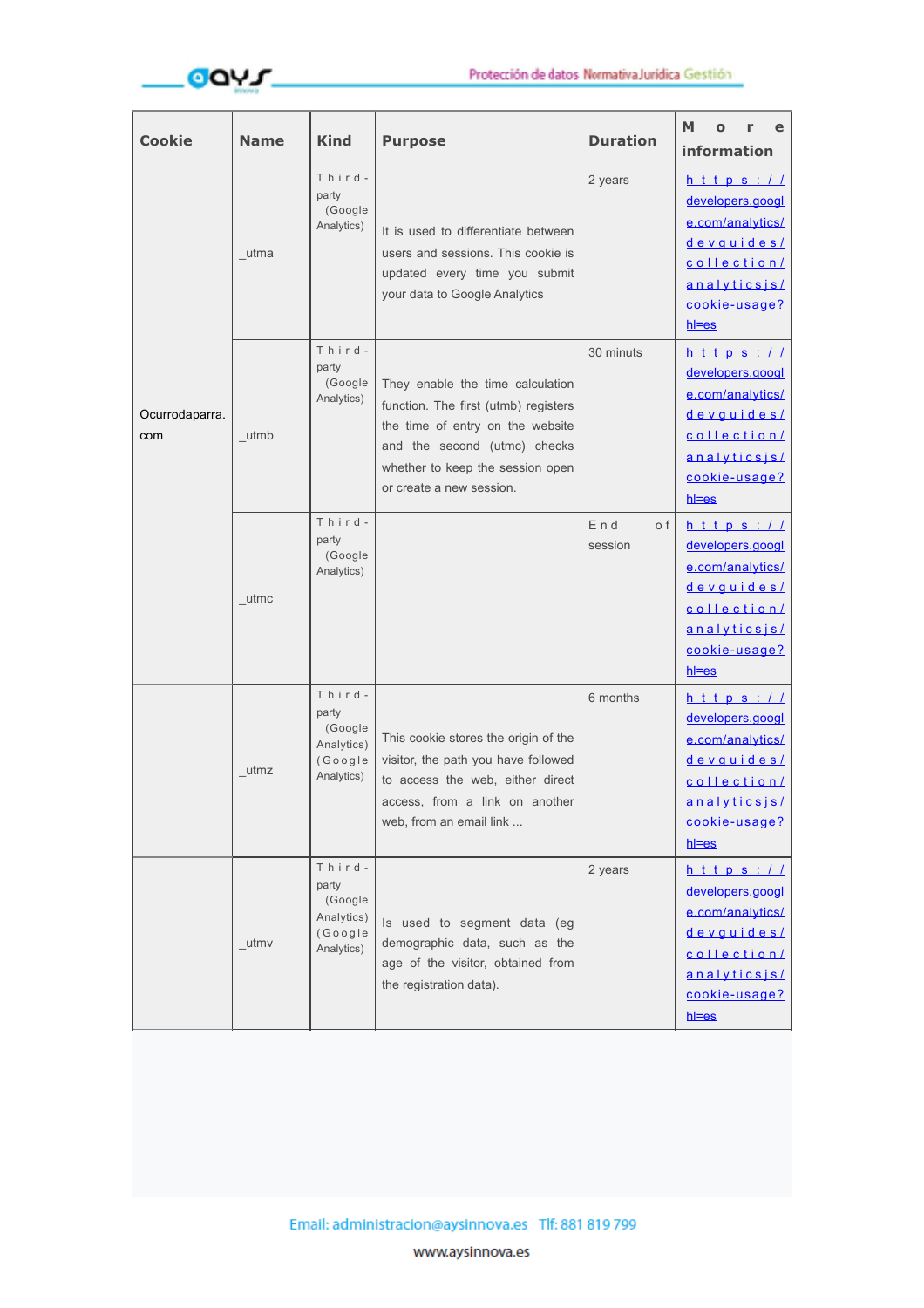

| <b>Cookie</b> | <b>Name</b>                                         | <b>Kind</b>                                                       | <b>Purpose</b>                                                                                                                                                                                                                                                                                           | <b>Duration</b>          | М<br>information                                                                                                                           |
|---------------|-----------------------------------------------------|-------------------------------------------------------------------|----------------------------------------------------------------------------------------------------------------------------------------------------------------------------------------------------------------------------------------------------------------------------------------------------------|--------------------------|--------------------------------------------------------------------------------------------------------------------------------------------|
|               | $_{\text{u}tmt}$                                    | Third-<br>party<br>(Google<br>Analytics)<br>(Google<br>Analytics) | This cookie is used to process the<br>type of request required by the<br>user                                                                                                                                                                                                                            | End<br>o f<br>session    | $h$ t t p s : //<br>developers.googl<br>e.com/analytics/<br>devguides/<br>collection/<br>analyticsjs/<br>cookie-usage?<br>$h$ = $es$       |
|               | $\sqrt{a}$                                          | Third-<br>party<br>(Google<br>Analytics                           | It is used to differentiate between<br>users and sessions. The cookie is<br>created by loading the javascript<br>library and there is no previous<br>version of the ga cookie. The<br>cookie is updated every time you<br>send the data to Google Analitycs                                              | 2 years                  | $h$ t t p s : $\angle$<br>developers.googl<br>e.com/analytics/<br>devguides/<br>collection/<br>analyticsjs/<br>cookie-usage?<br>$h$ = $es$ |
|               | $\_\mathsf{gat}$                                    | Third-<br>party<br>(Google<br>Analytics)<br>(Google<br>Analytics) | It is used to differentiate<br>between the different tracking<br>objects created in the session.<br>The cookie is created when<br>loading the javascript library and<br>there is no previous version of<br>the gat cookie. The cookie is<br>updated every time you send the<br>data to Google Analytics. | 10 minuts                | $h$ t t p s : $I$<br>developers.googl<br>e.com/analytics/<br>devguides/<br>collection/<br>analyticsjs/<br>cookie-usage?<br>$h$ =es         |
|               | wordfence<br>_verifiedHu<br>man                     | Own                                                               | Used by WP Wordfence in blogs<br>for security                                                                                                                                                                                                                                                            | 1 day                    |                                                                                                                                            |
|               | $\perp$<br>p<br>language                            | Own                                                               | This cookie specifies the<br>language settings of the user                                                                                                                                                                                                                                               | 1 year                   |                                                                                                                                            |
|               | JCS_INENR<br>$E \t F$<br>JCS_INENTI<br>M<br>SJECT16 | techniqu<br>e                                                     | Used by WP_antispam Shield on<br>blogs to prevent spam                                                                                                                                                                                                                                                   | $En$ d<br>o f<br>session |                                                                                                                                            |
|               | <b>PHPSESSI</b><br><b>ONID</b>                      | Own                                                               | The cookie is used for the user<br>identification                                                                                                                                                                                                                                                        | End<br>o f<br>session    |                                                                                                                                            |
|               |                                                     |                                                                   |                                                                                                                                                                                                                                                                                                          |                          |                                                                                                                                            |

www.aysinnova.es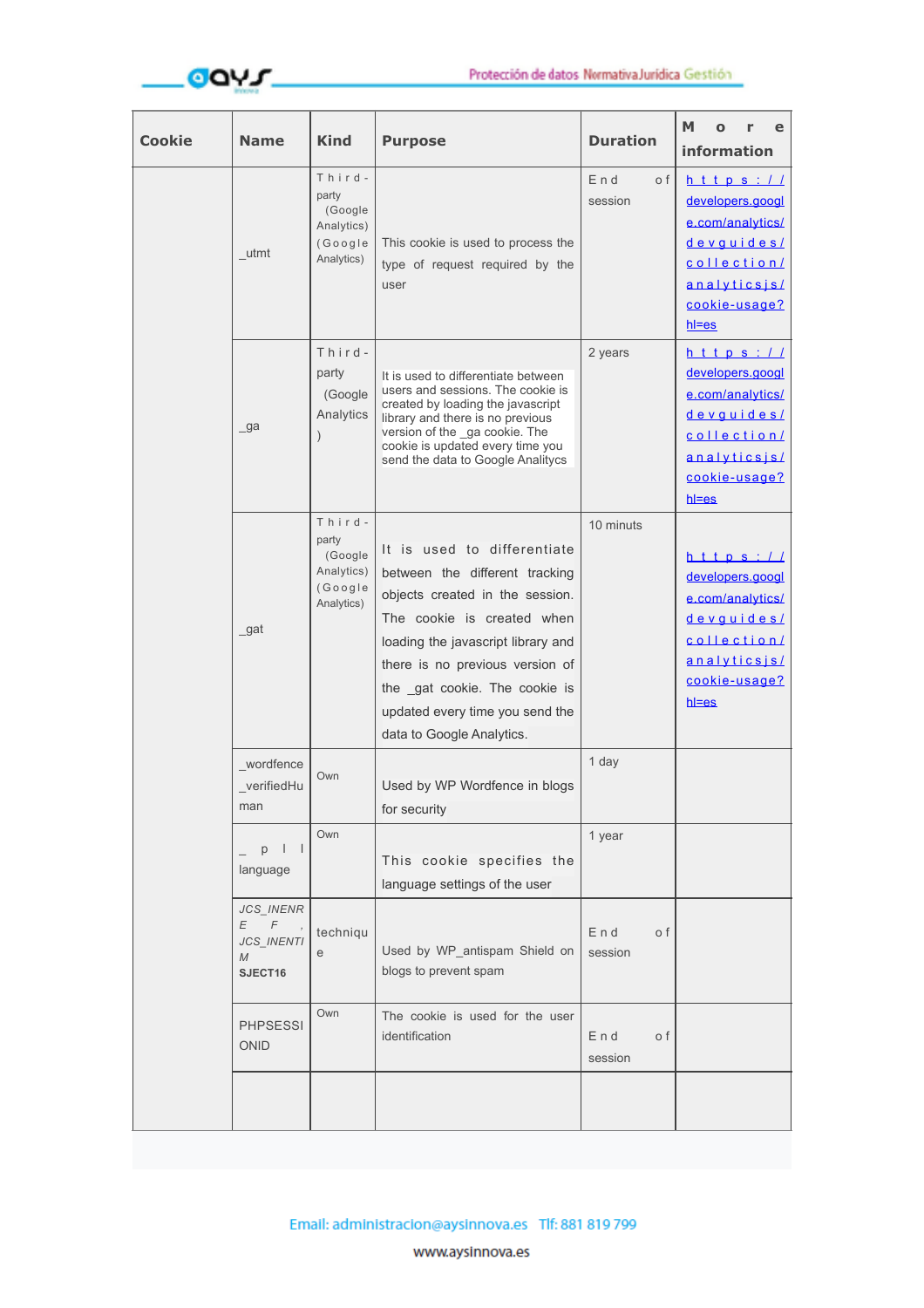

NOTE: Some page of this website shows embedded or invoked content through which third-party cookies may be installed. Although the page is revised every so often, it may be that the list of cookies is not updated. If you have any questions about the cookies that are installed through this website, contact us

## DISABLING OF COOKIES

As a user at all times you can access the configuration of your browser by accepting or rejecting all cookies, or select those whose installation supports and which do not, following one of the following procedures, which depends on the browser you use:

Since each browser uses a different way, the help function of your browser will tell you how to do it

**•** InternetExplorer**: [windows.microsoft.com/es-xl/internet-explorer/delete-manage](http://windows.microsoft.com/es-xl/internet-explorer/delete-manage-cookies#ie=)[cookies#ie="ie-10"](http://windows.microsoft.com/es-xl/internet-explorer/delete-manage-cookies#ie=)** 

- **•** FireFox**: [support.mozilla.org/es/kb/Borrar%20cookies](http://support.mozilla.org/es/kb/Borrar%2520cookies)**
- Chrome**: [support.google.com/chrome/answer/95647?hl="es"](http://support.google.com/chrome/answer/95647?hl=)**
- Safari**: [www.apple.com/es/privacy/use-of-cookies/](http://www.apple.com/es/privacy/use-of-cookies/)**

All browsers allow to change the Cookies configuration. These settings are usually found in the 'options' or 'Preferences' menu of your browser.

Below is information on the steps to access the configuration menu of cookies and, where appropriate, private browsing in each of the main browsers:

**Internet Explorer:** Tools -> Internet Options -> Privacy -> Settings.

For more information, you can consult **Microsoft support** or browser Help.

**Firefox:** Tools -> Options -> Privacy -> History -> Custom Settings.

For more information, you can check **Mozilla support** or browser Help.

**Chrome:** Settings -> Show advanced options -> Privacy -> Content settings.

www.aysinnova.es